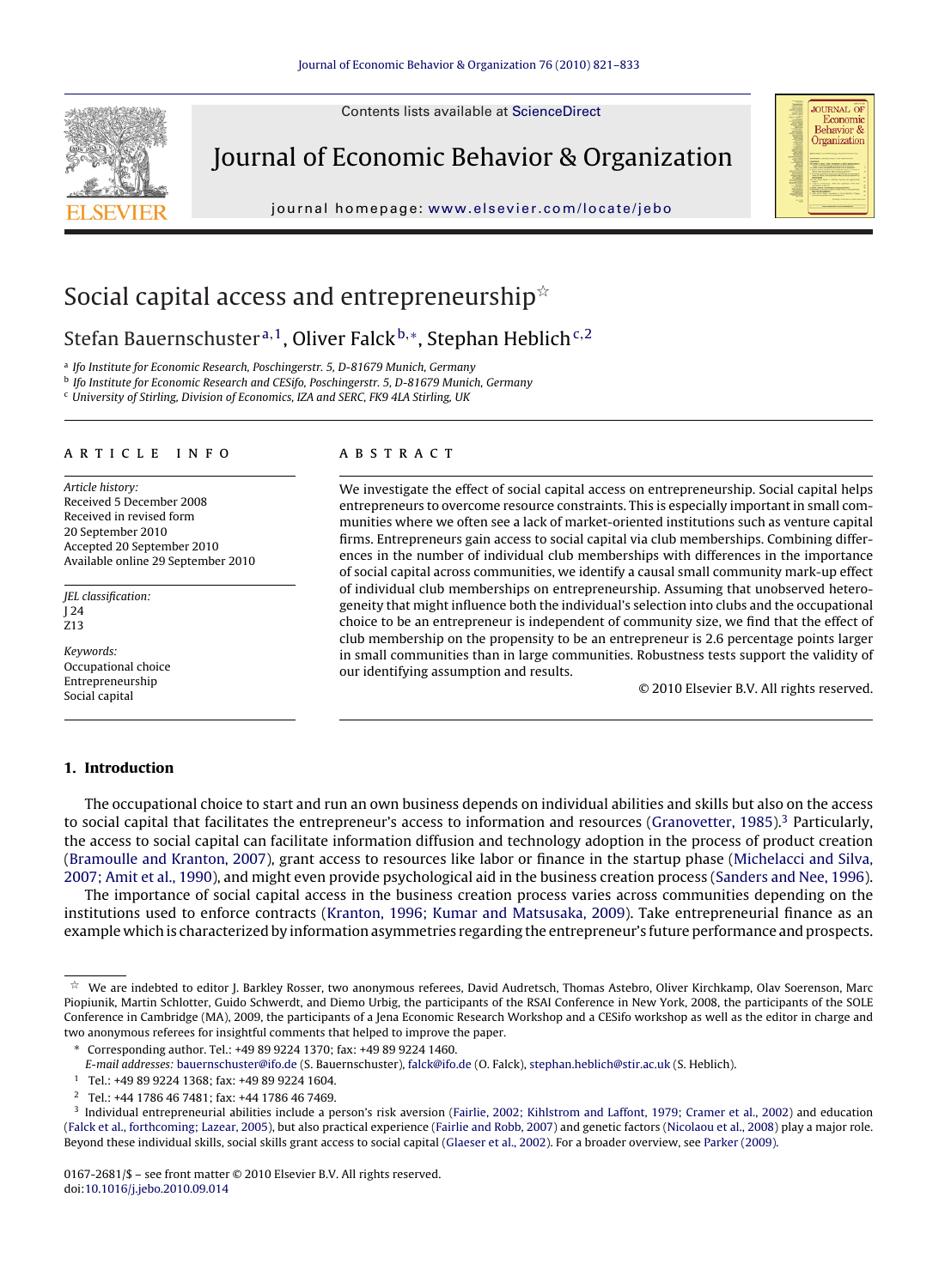In large communities, venture capital firms that specialize in condensing and evaluating the entrepreneur's performance and prospects provide entrepreneurial finance independent of personal contacts. By contrast, in small communities and in the absence of venture capital firms, social capital comes into play. Here, personal contacts from frequent interactions help to overcome information asymmetries and thus provide another, informal way to access entrepreneurial finance [\(Guiso et](#page--1-0) [al., 2004; Sobel, 1985; Michelacci and Silva, 2007\).](#page--1-0)4

Empirical research on social capital suffers from various identification problems ([Durlauf, 2002a,b\).](#page--1-0) As a consequence, evidence of any causal effects of social capital is scarce. As far as the role of social capital in entrepreneurship is concerned, any potential association between individuals' access to social capital and their occupational choices can hardly be interpreted as a causal effect of social capital access since unobserved individual heterogeneitymight account for differences in social capital access and at the same time for differences in their occupational choice. A very similar logic applies to the community level. Clearly, one cannot ascribe differences in the levels of entrepreneurship across communities to differences in the importance of social capital as there might be many unobserved confounding community characteristics that are correlated with both entrepreneurship and social capital.

In this paper, we address these endogeneity concerns and attempt to establish plausibly causal effects of social capital access on entrepreneurship under relatively weak assumptions. To this end, we combine differences between individuals with differences across communities. On the individual level, we measure an individual's access to social capital by an individual's club memberships and then draw on individual differences in club memberships. On the community level, we exploit variation in the importance of social capital across communities of different size. We then take the cross-derivative of occupational choice with respect to club memberships and community size and find that the marginal effect of club membership on the propensity to be an entrepreneur is 2.6 percentage points larger in small communities than in large communities.

Our result can be interpreted as a causal small community mark-up effect of club memberships on a person's propensity to be an entrepreneur. In other words, knowing that the importance of social capital differs across community size, an increasing number of club memberships is more valuable in smaller communities where social capital substitutes for the lack of formal institutions (that facilitate, e.g., the access to finance) than in larger communities with supporting formal institutions. Our key identifying assumption is that unobserved heterogeneity that might influence both the individual's access to social capital, i.e., the selection into clubs, and the occupational choice to be an entrepreneur, is independent of community size. Robustness tests that challenge our identifying assumption in various ways support our finding.

The remainder of the paper is organized as follows: Section 2 introduces our method in detail; Section [3](#page--1-0) our data. Then, in Section [4, w](#page--1-0)e present our results and conduct several robustness checks that show them to be reliable. Section [5](#page--1-0) concludes with some suggestions for further research.

#### **2. The small community mark-up effect of individual club memberships on entrepreneurship**

When estimating the effect of social capital access on an individual's occupational choice, omitted variable bias is a major concern. If social capital access is measured through memberships in clubs and associations, it might well be that there is unobserved heterogeneity between individuals that influences both the likelihood of being a club member and the propensity of being an entrepreneur. Thus, these omitted variables cause correlations between the error term and the club membership variable, which biases the estimates. To illustrate this point, imagine there are some people who are outgoing, energetic, active, and adventuresome. These people might more often join clubs than do others; however, they might also be more likely to be an entrepreneur due to the very same character traits. If we do not control for these traits in a multivariate analysis, we might mistakenly attribute the fact that someone is an entrepreneur to her membership in clubs, i.e., access to social capital, although, in reality, it is not club memberships that account for differences in occupational choice but unobserved individual characteristics. This means that the estimated effect of access to social capital on a person's propensity to be an entrepreneur might be upward biased. Due to this kind of endogeneity, the estimated association between club memberships and being an entrepreneur cannot be interpreted as a causal effect of access to social capital on the occupational choice to be an entrepreneur.

The problem of omitted variables could obviously be reduced by including a wide range of control variables for relevant personal characteristics in the model. However, due to data restrictions and since there is no clear theory on the determinants of social capital formation, the problem cannot be completely resolved in this way in practice [\(Durlauf, 2002a,b\).](#page--1-0) To address these endogeneity concerns, we estimate community-specific correlations of social capital access and entrepreneurship by exploiting the variation in club memberships between individuals within communities and then draw on the differing impact of social capital on being an entrepreneur across communities of different size. This procedure allows us to identify a causal small community mark-up effect of club memberships on entrepreneurship under the identifying assumption that the self-selection process into clubs on unobservable individual characteristics that at the same time influence entrepreneurship is not different across community types.<sup>5</sup>

<sup>4</sup> [Kumar and Matsusaka \(2009\)](#page--1-0) refer to these two types of social capital as "local capital" and "market capital". The former relies on social networks while the latter relies on impersonal market institutions.

<sup>5</sup> We are aware of the fact that large community size is often negatively correlated with (pro)social behavior ([Putnam, 2000\).](#page--1-0) However, this does not interfere with our identifying assumption.